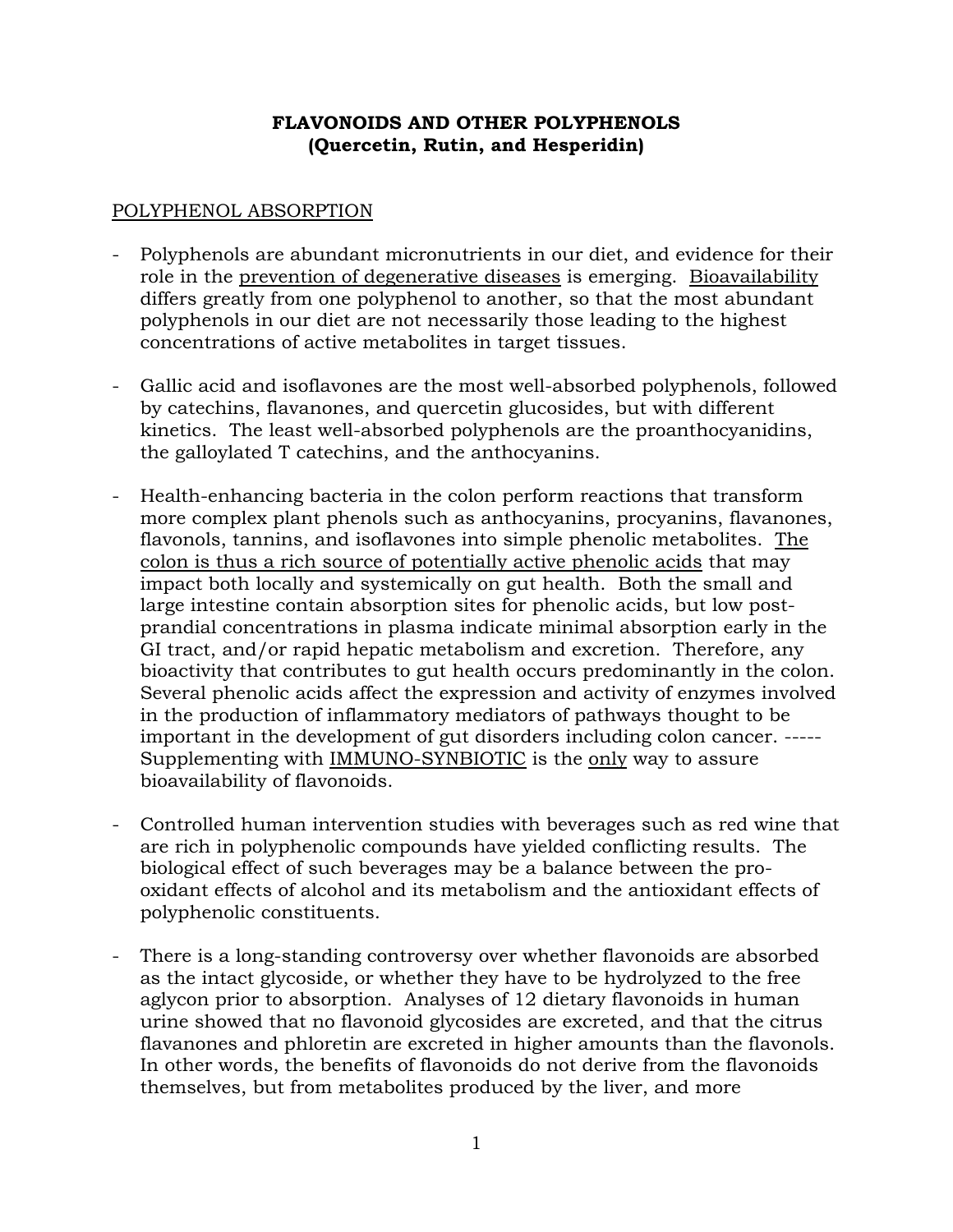particularly by colonic bacteria (--- IMMUNO-SYNBIOTIC) acting upon those flavonoids.

# HESPERIDIN

- Improves capillary integrity (250 mg) = decreases excess capillary permeability and associated edema. (Leg Dermographics & Edema)
- The capillary fragility group of flavonoids (including particularly hesperidin, quercetin, and rutin) improves capillary integrity, thus benefitting a broad array of pathologies, including cerebral hemorrhage, gastrointestinal hemorrhage, retinal hemorrhage, diabetic hemorrhage, telangiectasia, bleeding gums, lung hemorrhages, varicose and spider veins, bruising, hemorrhoids, and aneurysm.
- The pathology Scurvy actually consists of 27 types of collagen (elastin) breakdown. These symptoms of scurvy are not benefitted by ascorbic acid, but only by the capillary fragility group of flavonoids. ----- Leaky Gut Syndrome is actually in many cases "scurvy of the intestine".
- Flavonoids reduce lipid peroxidation, with rutin being more effective than hesperidin, which is more effective than quercetin; flavonoids are protective against auto-oxidation of rat cerebral membranes, with quercetin being more effective than rutin, which is more effective than hesperidin.
- Rutin and quercetin (flavonols) and hesperidin (flavanone) in intraperitoneal doses of 80 mg/kg inhibit both acute and chronic phases of inflammation. Rutin is the most active in the chronic phase of inflammation, but is only effective in the chronic process, principally in adjuvant arthritis. On neurogenic inflammation induced by xylene, only hesperidin (and hesperetin) is effective, and the flavanones are the most effective in subchronic inflammatory processes. The most important flavonoid in reducing acute inflammation and swelling induced by carrageenan is quercetin.

# QUERCETIN

- One of the major polyphenol constituents of red wine (along with catechin)
- Non-citrus
- 250 mg constitutes a therapeutic dose
- Molds (Aspergillus) = rutin inhibits fungal infection & mold toxin synthesis
- Histamine inhibitor (Red Dermographics)
- Controls excess release of Leukotrienes and Prostaglandins
- Quercetin inhibits LPS-induced PGE2 production in vitro. (IMMUNO-SYNBIOTIC)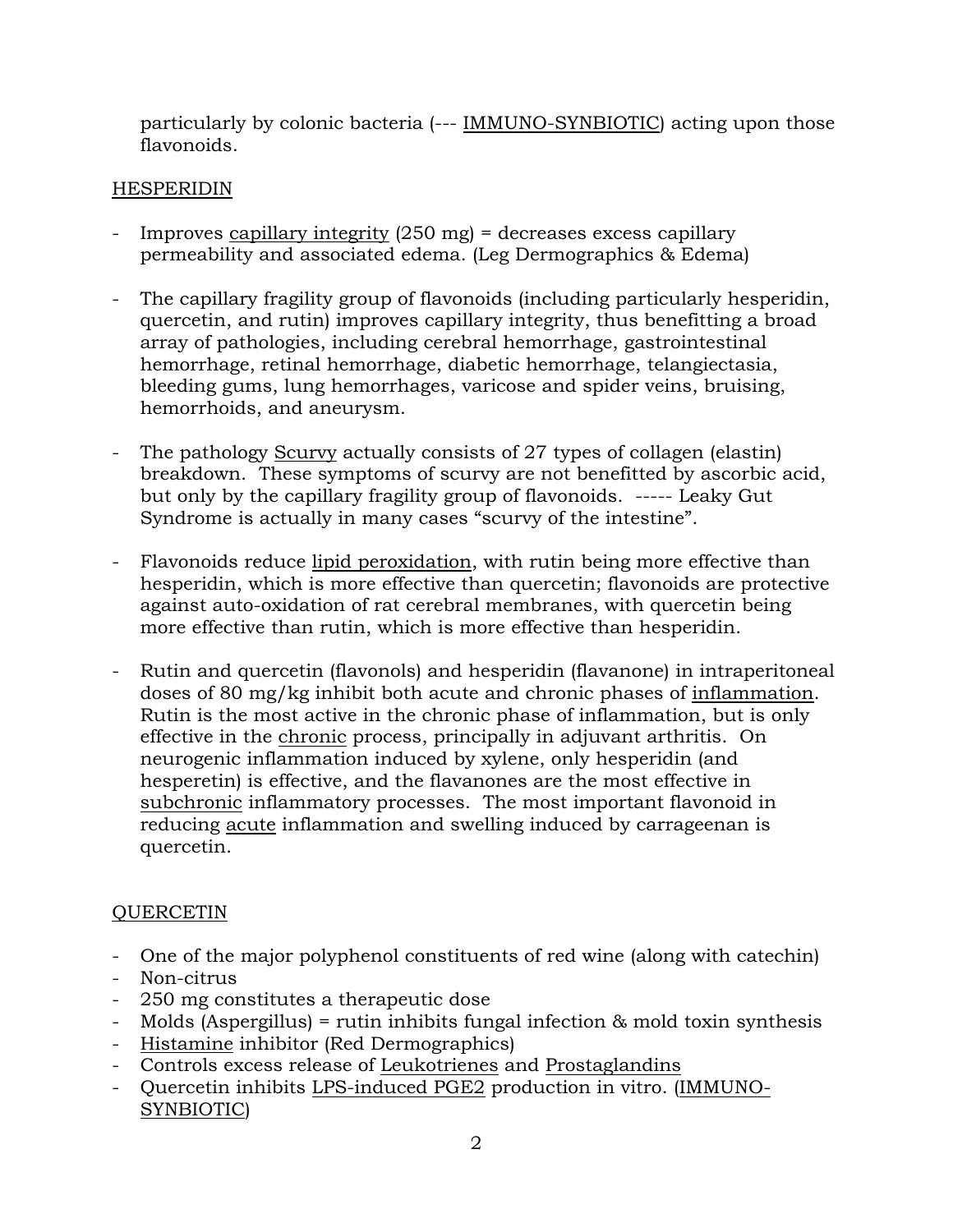- Improves Intestinal Barrier function
- Increases efficacy and decreases toxicity of chemotherapy
- Controls excess release of Mast Cells (Red Dermographics)
- Quercetin = anti-inflammatory and Mast Cell inhibitory flavonoid
	- Quercetin inhibits the action of phospholipase A2 and release of Arachidonic Acid in activated mast cells. (Prostaglandin Imbalance)
	- As an inhibitor of mast cell secretion, quercetin causes a decrease in the release of tryptase and the pro-inflammatory Th2 cytokine Interleukin-6, and the downregulation of histidine decarboxylase from mast cells. Quercetin could likely benefit neurological diseases mediated by mast cell degranulation.
	- Quercetin upregulates heme oxygenase activity (see bilirubin below), thus inhibiting mast cell degranulation and reducing allergic reactivity.
	- Quercetin blocks the IL-1 stimulation of IL-6 production (a pathway that is independent of IgE-induced mast cell degranulation).
	- Quercetin inhibits IgE-mediated pro-inflammatory mediator release from mast cells. Release of IL-6, IL-8, and TNF-α is inhibited by 82-93%; tryptase release is inhibited by 79-96%; histamine release is inhibited by 52-77%. --- There are benefits for both allergic and inflammatory diseases.
	- Antigen-induced intestinal longitudinal muscle contractions are significantly mediated via thromboxane A2. The effect of antigen on longitudinal smooth muscle contractions were reduced by the mast cell stabilizing agent quercetin (and by histamine 1 blockers). (But the smooth muscle contracture is more than 3x as sensitive to thromboxane A2 than to histamine.) Quercetin (and H1 receptor blockers) also reduced the intestinal longitudinal muscle contractions induced by muscarinic agonists. (If anti-carbachol, then both anti-muscarinic and anti-nicotinic.) (Anti-carbachol = anti-muscarinic and anti-nicotinic = anti-Parasympathetic)
	- Quercetin is related to disodium cromoglycate in inhibiting anaphylactic histamine release from intestinal mast cells. (It offers similar antihistamine activity in basophils.) Quercetin is a more effective mast cell inhibitor in mucosal mast cells than in peripheral mast cells. (Acacetin and chrysin are more effective than quercetin in peripheral mast cells.)
	- Quercetin inhibits histamine release and also inhibits the associated elevation of intracellular calcium. It thus decreases TNF-α, IL-1β, IL-6, and IL-8.
	- Quercetin inhibits the induction and function of antigen-induced histamine release from cytotoxic T lymphocytes, and from mast cells, and from basophils from subjects with hay fever. The beneficial effects of quercetin are blocked by addition to the system of copper, and to a certain extent manganese and cobalt. (Anti-Anaerobic trace minerals at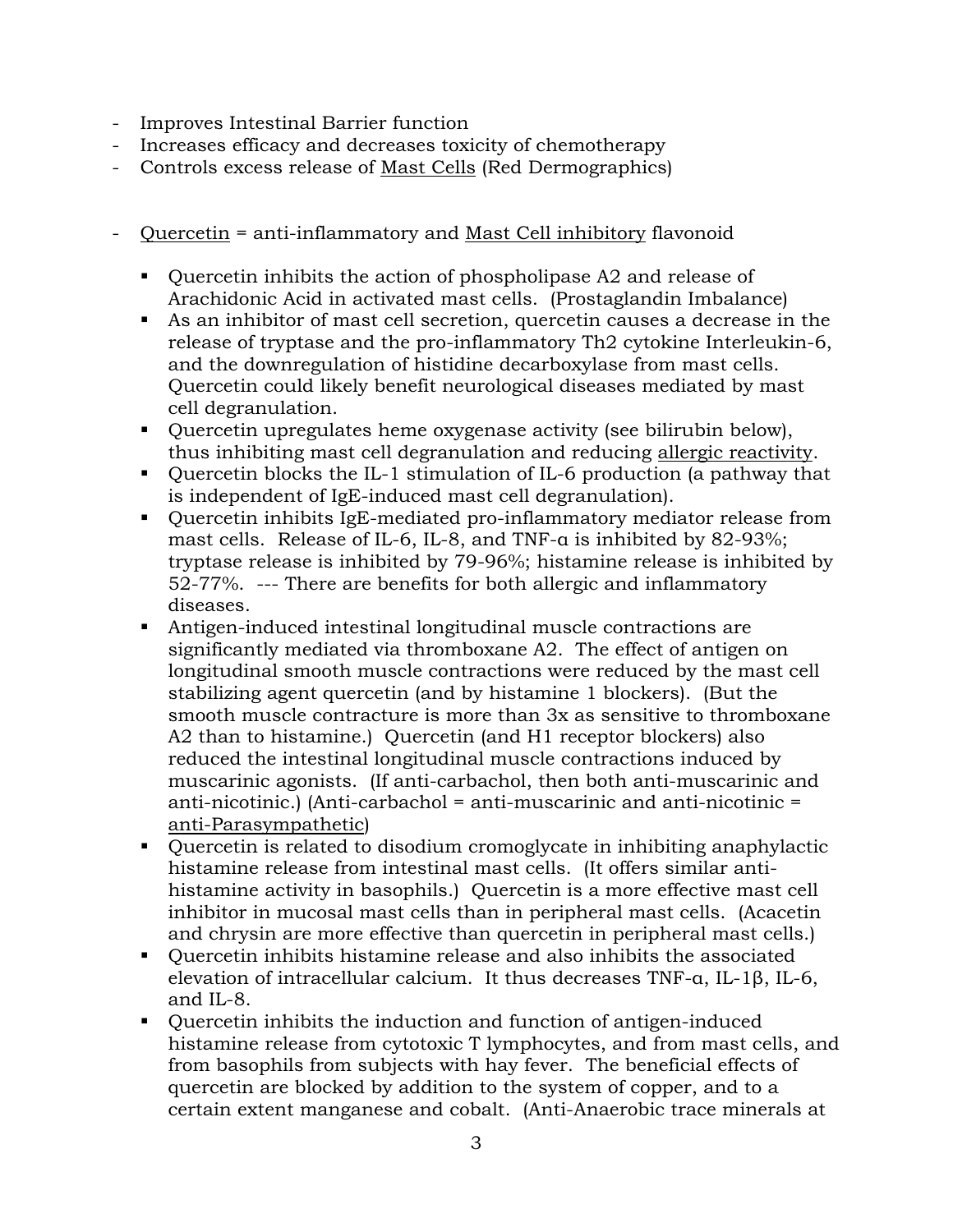the cellular level block quercetin's action --- therefore, quercetin is anti-Dysaerobic at the cellular level.)

- Maintains presynaptic acetylcholine retention at neuromuscular junctions of the GI tract
- Protects DNA from oxidation; quercetin = 78%, luteolin = 91%, myricetin = 90%, vitamin  $C = 12\%$ , but additive with quercetin
- Inhibits protein kinase C (carcinogenic process); inhibits tyrosine kinase (tumor spread)
- Xanthine oxidase and xanthine dehydrogenase (uric acid production in the liver) inhibition (--- probably anti-Dysaerobic)
- Flavonoids reduce lipid peroxidation, with rutin being more effective than hesperidin, which is more effective than quercetin; flavonoids are protective against auto-oxidation of rat cerebral membranes, with quercetin being more effective than rutin, which is more effective than hesperidin.
- In mice, quercetin shows no protective effect against LDL oxidation or atherosclerotic lesion formation, while the glycoside quercetin 3-(6 malonylglucoside) is very effective.
- Quercetin attenuates the development of atherosclerosis by reducing the susceptibility of LDL to aggregation. It has no direct antioxidant effects on LDL, but reduces its tendency to oxidize by binding LDL particles into aggregates.
- Quercetin inhibits LPS-induced (--- IMMUNO-SYNBIOTIC) Nitric Oxide production in macrophages through suppression of Nitric Oxide Synthase expression.
- Quercetin (as well as apigenin and luteolin) inhibit platelet aggregation by binding to thromboxane A2 receptors. (Electrolyte Stress & Prostaglandin)
- Rutin and quercetin (flavonols) and hesperidin (flavanone) in intraperitoneal doses of 80 mg/kg inhibit both acute and chronic phases of inflammation. Rutin is the most active in the chronic phase of inflammation, but is only effective in the chronic process, principally in adjuvant arthritis. On neurogenic inflammation induced by xylene, only hesperidin (and hesperetin) is effective, and the flavanones are the most effective in subchronic inflammatory processes. The most important flavonoid in reducing acute inflammation and swelling induced by carrageenan is quercetin.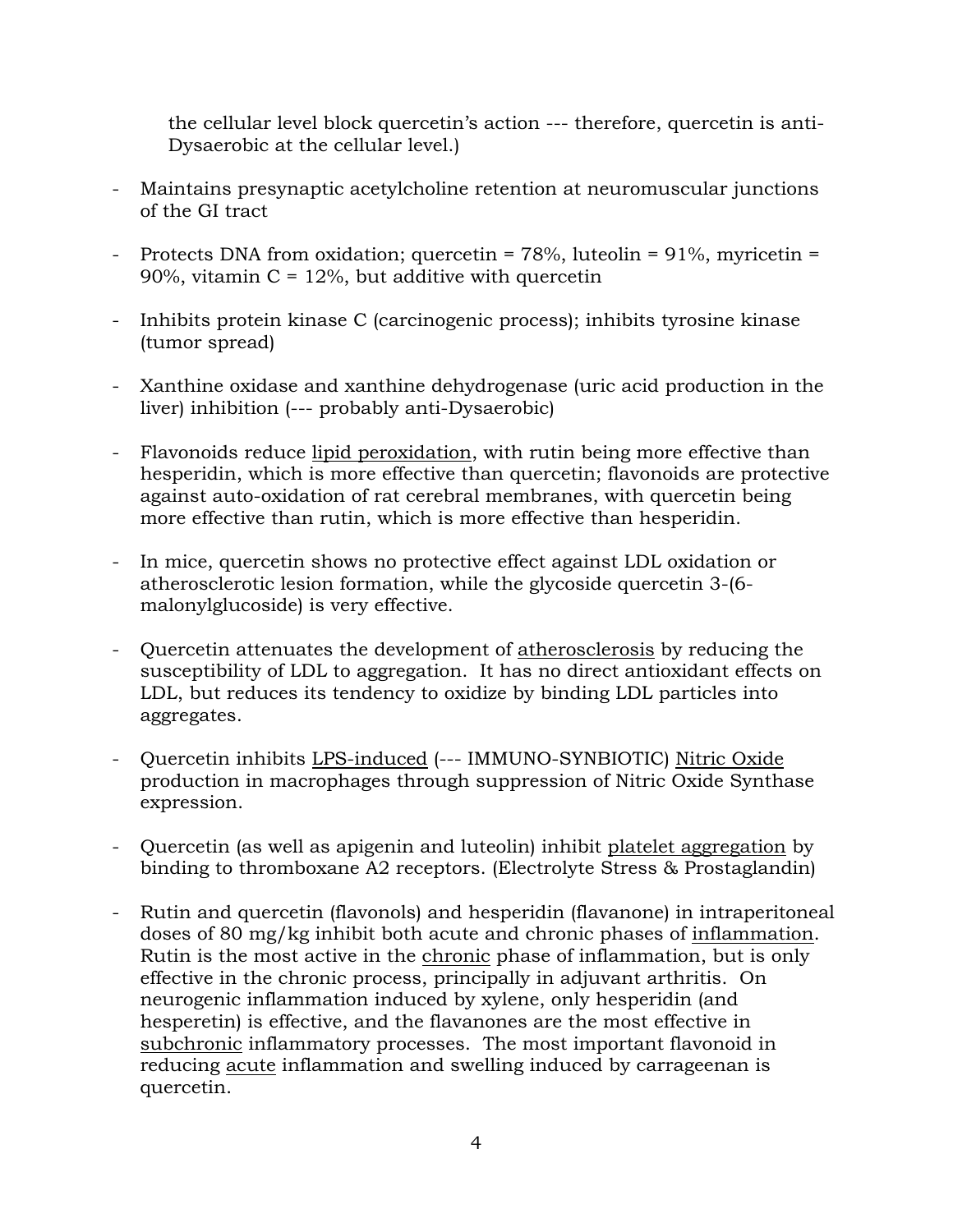- Quercetin and rutin (7.5 mg/kg, per os) decrease both the immediate and late-phase increase in airway resistance in asthma. These flavonoids also significantly inhibit histamine (15 mg/kg) production as well as recruitment of neutrophils and eosinophils during the late-phase response. Quercetin and rutin are about half as effective as dexamethasone (3 mg/kg).
- Photosensitized hemolysis of human RBCs is suppressed by quercetin and rutin, accompanied by inhibition of lipid peroxidation. --- Indicating that flavonols can function as antioxidants in biological systems by terminating radical chain reactions and removing singlet molecular oxygen. This antioxidant function is a mechanism by which quercetin and rutin decrease excess permeability and fragility of capillaries. (Leg Dermographics & Edema)
- The capillary fragility group of flavonoids (including particularly hesperidin, quercetin, and rutin) improves capillary integrity, thus benefitting a broad array of pathologies, including cerebral hemorrhage, gastrointestinal hemorrhage, retinal hemorrhage, diabetic hemorrhage, telangiectasia, bleeding gums, lung hemorrhages, varicose and spider veins, bruising, hemorrhoids, and aneurysm.
- The pathology Scurvy actually consists of 27 types of collagen (elastin) breakdown. These symptoms of scurvy are not benefitted by ascorbic acid, but only by the capillary fragility group of flavonoids. ----- Leaky Gut Syndrome is actually in many cases "scurvy of the intestine".
- Cardioprotective actions of two bioflavanoids, quercetin and rutin, in experimental myocardial infarction in both normal and type 1 diabetic rats. J Pharm Pharmacol, 2009. ----- "Revascularization therapy is the mainstay of treatment in the management of myocardial infarction in normal and diabetic patients. We attempted to evaluate the cardioprotective actions of quercetin and rutin in ischemia-reperfusion hyper-induced myocardial infarction in both normal and diabetic rats. Quercetin and rutin significantly limit the infarct size in both normal and diabetic animals in similar fashion. However, rutin offers complete cardio protection at a dose of 10 mg/kg in terms of limiting infarct size. Both flavonoids partially but significantly attenuate the lipid peroxidation. In addition, treatment shows moderate improvement in heart rate in both normal and diabetic rats."
- Two week quercetin supplementation (1,000 mg daily) of trained cyclists after a 3 day period of heavy exertion resulted in increased granulocyte oxidative burst activity, and a significant decrease of C-reactive protein and Interleukin-6 and Interleukin-10.
- Supplementation with quercetin decreased upper respiratory tract infections in trained cyclists during a 2 week period after intensified exercise.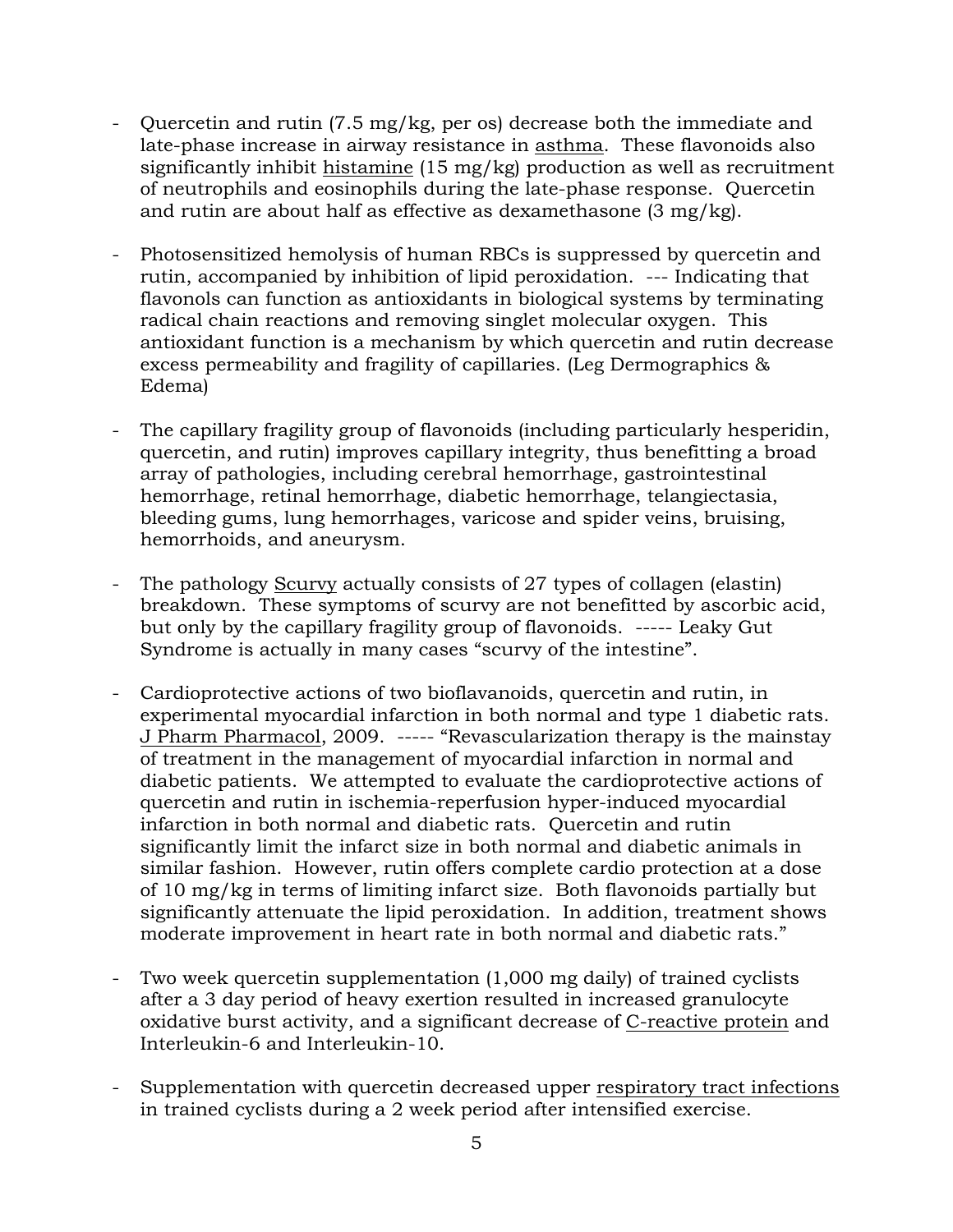- Quercetin increases exercise tolerance in mice.
- Oral administration of quercetin leads to accumulation in brain tissue and attenuates the increased oxidative stress in the hippocampus and striatum of rats exposed to chronic forced swimming.
- Quercetin reverses acute stress-induced behavioral changes and reduces brain glutathione levels in mice.

#### RUTIN

- Improves capillary integrity = decreases excess capillary permeability and associated edema (Leg Dermographics & Edema)
- Decreases platelet aggregation (Electrolyte Stress & Prostaglandin)
- Binds Iron = antioxidant --- prevents Fe+2 from binding to H2O2
- Inhibits VEGF (angiogenesis)
- Anti-inflammatory
- Decreases cytotoxic effect of oxidized LDL
- Molds (Aspergillus) = rutin inhibits fungal infection & mold toxin synthesis
- 350 mg of rutin administered by intraperitoneal route results in significant drop in triglycerides. Rutin combined with nicotinic acid also lowers cholesterol better than nicotinic acid alone.
- Flavonoids reduce lipid peroxidation, with rutin being more effective than hesperidin, which is more effective than quercetin; flavonoids are protective against auto-oxidation of rat cerebral membranes, with quercetin being more effective than rutin, which is more effective than hesperidin.
- In rats with induced myocardial infarct, pre-treatment with rutin protected against increased heart weight, prevented increased heart concentrations of cholesterol, triglycerides, and free fatty acids, and a decrease of phospholipids. In these myocardial infarct rats, rutin also prevented the increase in serum cholesterol, triglycerides, phospholipids, LDL cholesterol, vLDL cholesterol, and the decrease in HDL cholesterol. Rutin had no effect on these parameters in normal control rats.
- Rutin and quercetin (flavonols) and hesperidin (flavanone) in intraperitoneal doses of 80 mg/kg inhibit both acute and chronic phases of inflammation. Rutin is the most active in the chronic phase of inflammation, but is only effective in the chronic process, principally in adjuvant arthritis. On neurogenic inflammation induced by xylene, only hesperidin (and hesperetin) are effective, and the flavanones are the most effective in subchronic inflammatory processes. The most important flavonoid in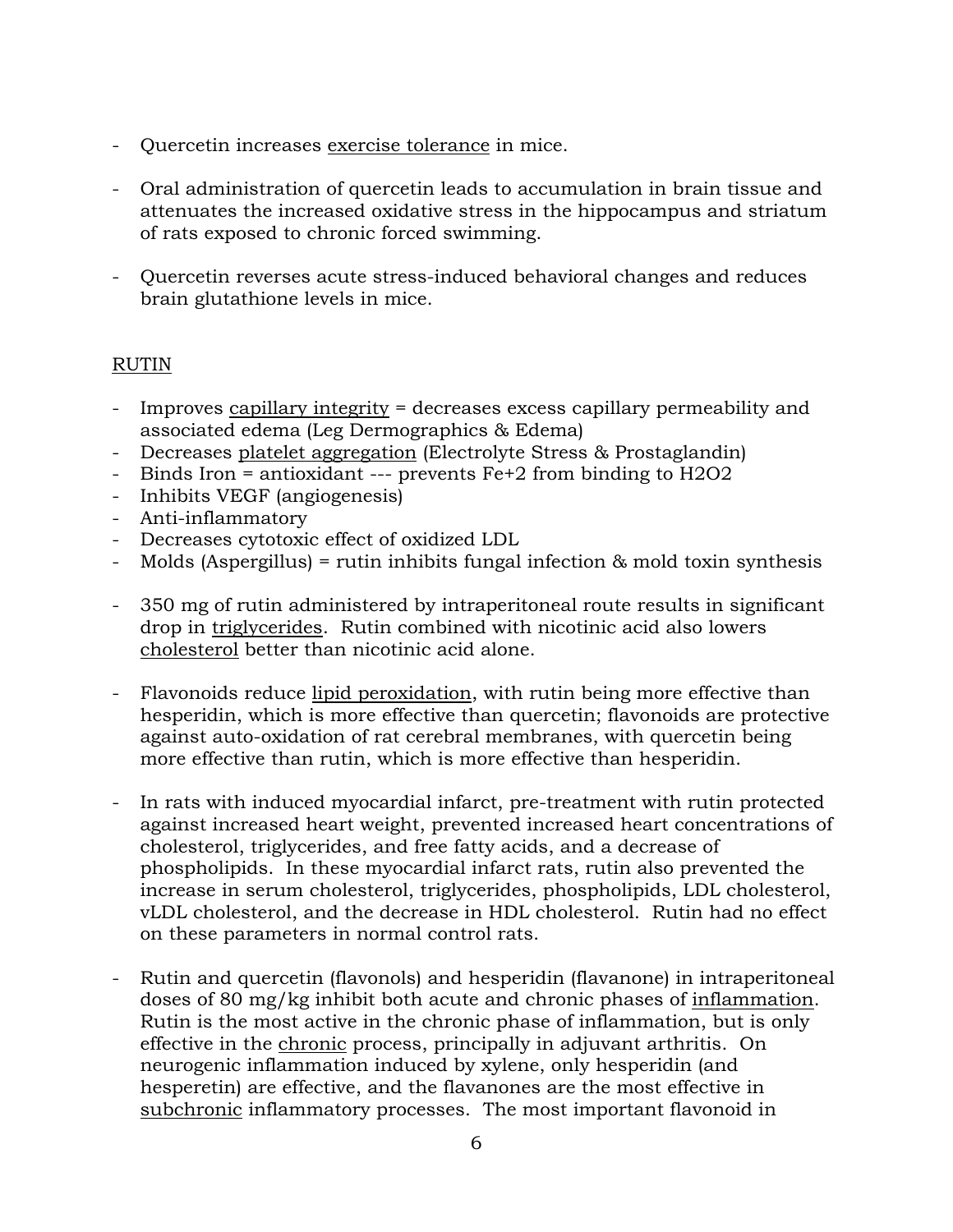reducing acute inflammation and swelling induced by carrageenan is quercetin.

- Quercetin and rutin (7.5 mg/kg, per os) decrease both the immediate and late-phase increase in airway resistance in asthma. These flavonoids also significantly inhibit histamine (15 mg/kg) production as well as recruitment of neutrophils and eosinophils during the late-phase response. Quercetin and rutin are about half as effective as dexamethasone (3 mg/kg).
- Rutin has antiradical and antioxidant activity in both iron- and ascorbatedriven fenton systems, radiation, xanthine/xanthine oxidase systems, and, has DPPH radical scavenging activities.
- Superoxide anion scavenging activity is strongest with rutin, and second strongest with quercetin (and naringin), and only moderate with hesperidin. The superoxide anions are strong inhibitors of prostacyclin production, so, flavonoids facilitate anti-aggregatory PGI2 formation.
- Supplementation with rutosides was given to patients with chronic venous insufficiency (CVI) without diabetes (1500 mg/day) and patients with CVI plus diabetes  $(2 g/d)$ . In the CVI patients without diabetes, there was a statistically significant decrease in capillary filtration rate, and an even greater decrease in capillary filtration rate in the diabetic patients taking a somewhat larger dose of rutosides. During the 5 year study, venous edema reduced substantially and deterioration of the distal venous system was prevented. There was also prevention of ulcerations. Rutoside supplementation after only 4-8 weeks caused an increase in subnormal PO2 and a decrease in elevated PCO2, indicating microcirculatory improvement. There was a significant decrease in ankle swelling of 41% after 8 weeks. (Leg Dermographics & Edema)
- Intravenous arachidonic acid and serotonin increase vascular permeability (an indication of inflammation) (Leg Dermographics & Edema), and that increase is reduced by aspirin. It is also totally abolished by vitamin C and the flavonoid compound troxerutin (100 mg/kg), whereas vitamin E has only a partial effect (40-100% inhibition). The anti-inflammatory potential of flavonoids is highlighted here.
- Photosensitized hemolysis of human RBCs is suppressed by quercetin and rutin accompanied by inhibition of lipid peroxidation. --- Indicating that flavonols can function as antioxidants in biological systems by terminating radical chain reactions and removing singlet molecular oxygen. This antioxidant function is a mechanism by which quercetin and rutin decrease excess permeability and fragility of capillaries. (Leg Dermographics & Edema)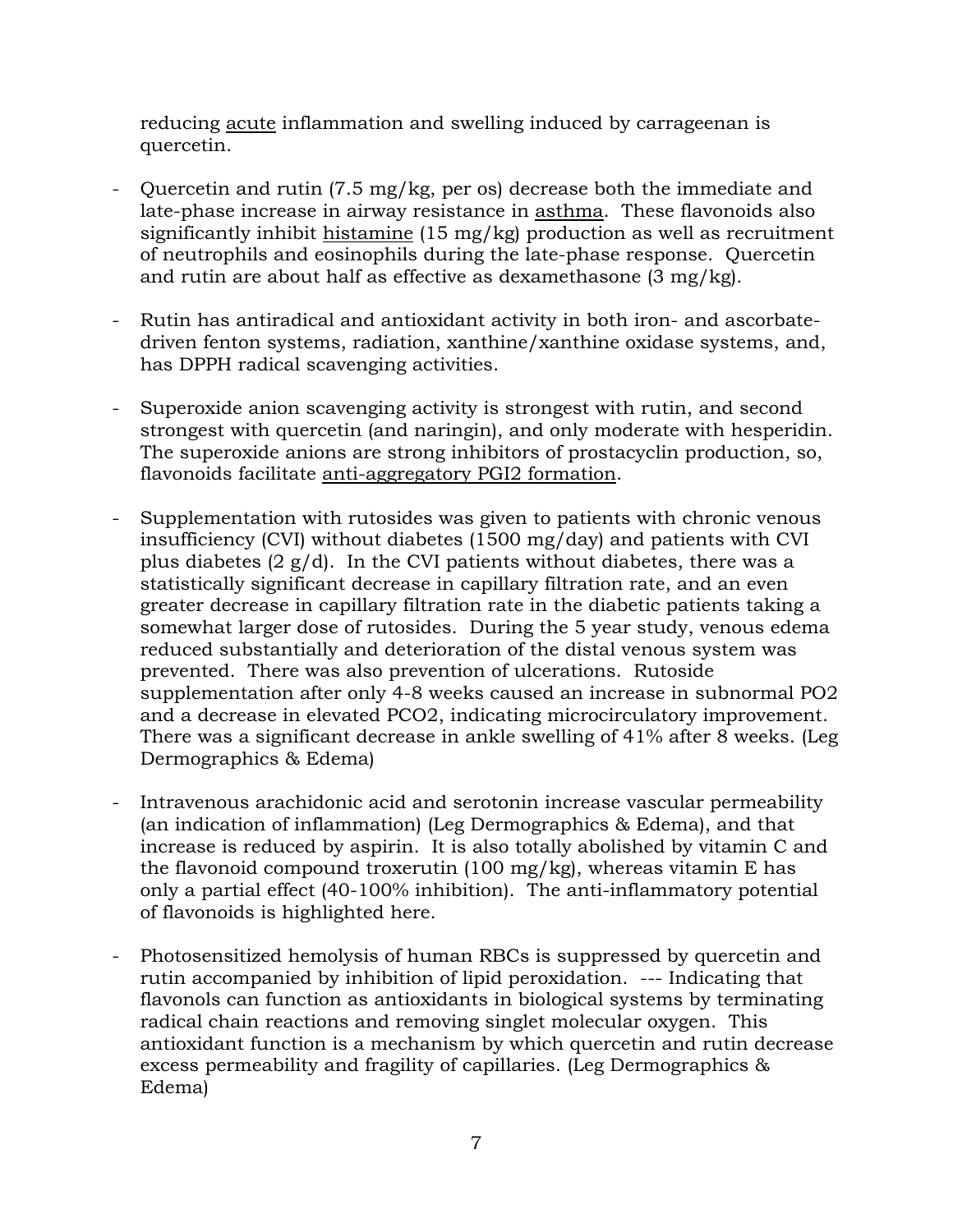- The capillary fragility group of flavonoids (including particularly hesperidin, quercetin, and rutin) improves capillary integrity, thus benefitting a broad array of pathologies, including cerebral hemorrhage, gastrointestinal hemorrhage, retinal hemorrhage, diabetic hemorrhage, telangiectasia, bleeding gums, lung hemorrhages, varicose and spider veins, bruising, hemorrhoids, and aneurysm.
- The pathology Scurvy actually consists of 27 types of collagen (elastin) breakdown. These symptoms of scurvy are not benefitted by ascorbic acid, but only by the capillary fragility group of flavonoids. ----- Leaky Gut Syndrome is actually in many cases "scurvy of the intestine".
- Flavonoids such as rutins decrease inflammatory edema. The benefit of decreasing excess vascular permeability is associated with inhibiting the leakage of albumen from the serum into the interstitium. (Leg Dermographics & Edema)
- Rutosides decrease vascular permeability associated with excess histamine, bradykinin, and fibrin degradation products. (Leg Dermographics & Edema)
- (From Harvard Magazine) Harvard researchers found that rutin has potent anti-clotting powers that could help prevent heart attack and stroke. "Researchers discovered rutin's anti-thrombotic property when they screened a set of 5,000 compounds for their ability to block the action of vessel-clogging thrombin. Rutin was at the very top of the list. …..Indeed, if scientists had tried to design a clot-preventing molecule, they could scarcely have created one more perfect than rutin."
- The Harvard Review states that "Even with the use of existing anti-clotting" therapies, such as aspirin, clopidogrel (Plavix), and warfarin (Coumadin), each year there are approximately 400,000 recurrent episodes in the US among patients who previously experienced a stroke or a heart attack…" --- "…a safe and inexpensive (rutin) could reduce recurrent clots and help save thousands of lives."
- (The Journal of Clinical Investigation) Rutin is identified as a novel strategy for preventing thrombosis, and thus as therapy for prevention and treatment of stroke and heart attack, as well as deep venous thrombosis (DVT) and pulmonary embolism.
- PDI (protein disulfide isomerase) (found in all cells involved in blood clotting) is a key component of the pathological formation of thromboembolism. Rutin is the most potent PDI inhibitor, and not only inhibits PDI action directly, but also prevents PDI from entering cells. Rutin retains its antithrombotic properties when it is metabolized following oral ingestion. Rutin inhibits both platelet accumulation and fibrin generation during thrombus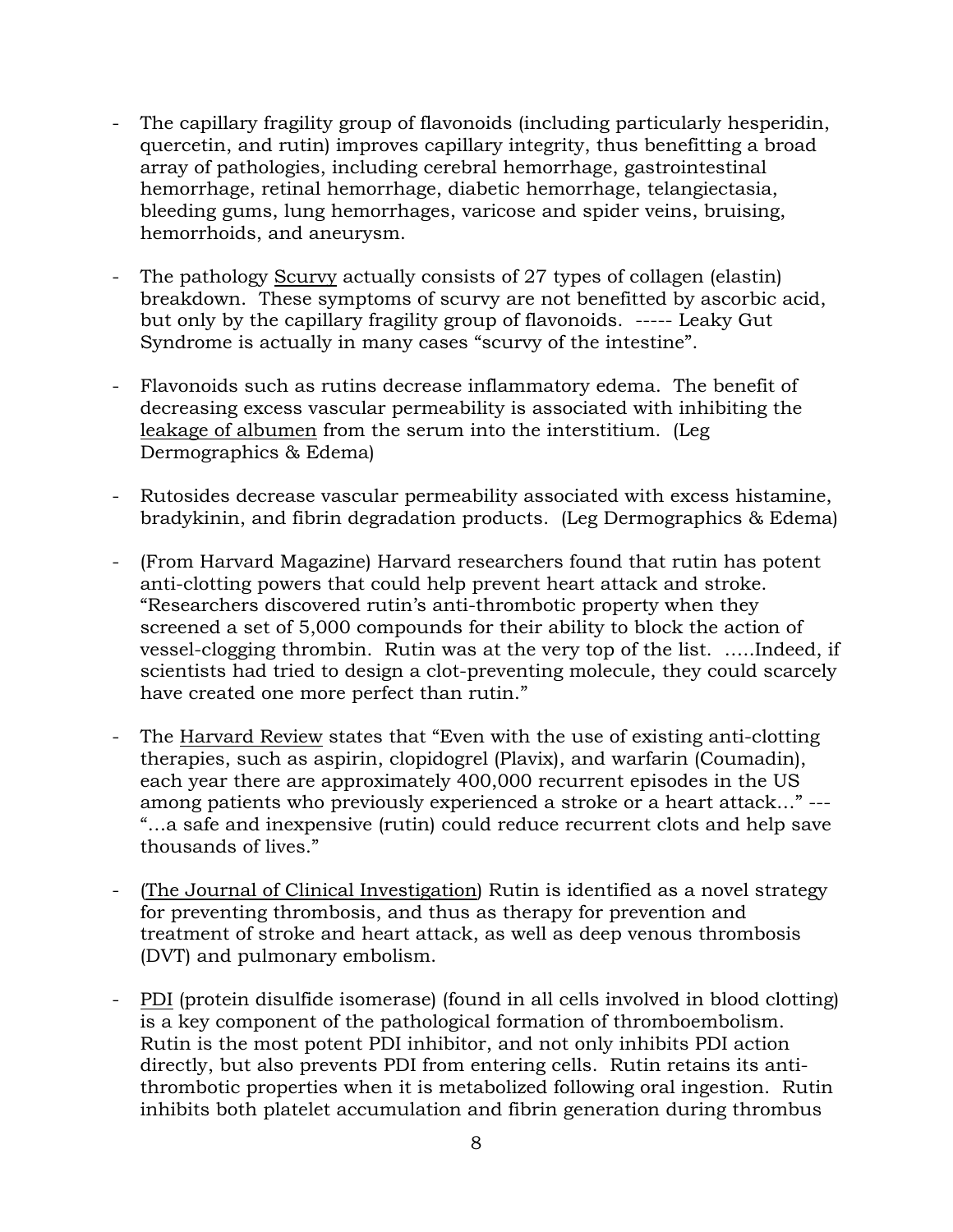formation. Clots occur in both arteries and in veins. Clots in arteries are platelet-rich, while those in veins are fibrin-rich. Thus, rutin is a single agent that can treat and prevent both types of clots.

- While rutin inhibits PDI, and prevents platelet aggregation and thrombus formation, it has no direct effect on blood coagulation per se. A study published in Molecules in 2012 states, "Two flavonoids, rutin and hesperidin, were investigated in vitro for anti-coagulant activity through coagulation tests: Activated partial thromboplastin time (aPTT), prothrombin time (PT), and thrombin time (TT) --- with the results showing that these complexes had no effects on prothrombin time and thrombin time." ----- So, flavonoid supplementation can be used on patients already taking aspirin, Plavix, or Coumadin.
- Rutin lowers elevated plasma lipids and elevated hepatic cholesterol.
- (Journal of Bioscience and Bioengineering) In vivo studies show that rutin exerts a significant protective effect against collagen and epinephrine - (or thrombin) induced acute thromboembolism in mice. These results suggest rutin as a potent anti-thrombotic agent for cardiovascular diseases. ----- [Note that rutin is beneficial for the capillary leakage associated with the poor vasomotor tone of a Parasympathetic Imbalance (as revealed on the leg dermographics and edema tests), but also protects against the thromboembolism formation that can precipitated by a Sympathetic Imbalance (or an Electrolyte Stress or Electrolyte Insufficiency Imbalance).]
- Cardioprotective actions of two bioflavanoids, quercetin and rutin, in experimental myocardial infarction in both normal and Type 1 diabetic rats. J Pharm Pharmacol, 2009. ----- "Revascularization therapy is the mainstay of treatment in the management of myocardial infarction in normal and diabetic patients. We attempted to evaluate the cardioprotective actions of quercetin and rutin in ischemia-reperfusion hyper-induced myocardial infarction in both normal and diabetic rats. Quercetin and rutin significantly limit the infarct size in both normal and diabetic animals in similar fashion. However, rutin offers complete cardio protection at a dose of 10 mg/kg in terms of limiting infarct size. Both flavonoids partially but significantly attenuate the lipid peroxidation. In addition, treatment shows moderate improvement in heart rate in both normal and diabetic rats."
- (From Brain Research) The effect of treatment with rutin after induction of focal cortical ischemia was studied. When applied in the acute phase, rutin reduced neurodegeneration in brain lesion periphery. These results indicate that rutin has significant neuroprotective effect when administered after the occurrence of a focal cortical ischemia, suggesting that this flavonoid might be used to treat ischemic damage in the acute phase of stroke. (Previous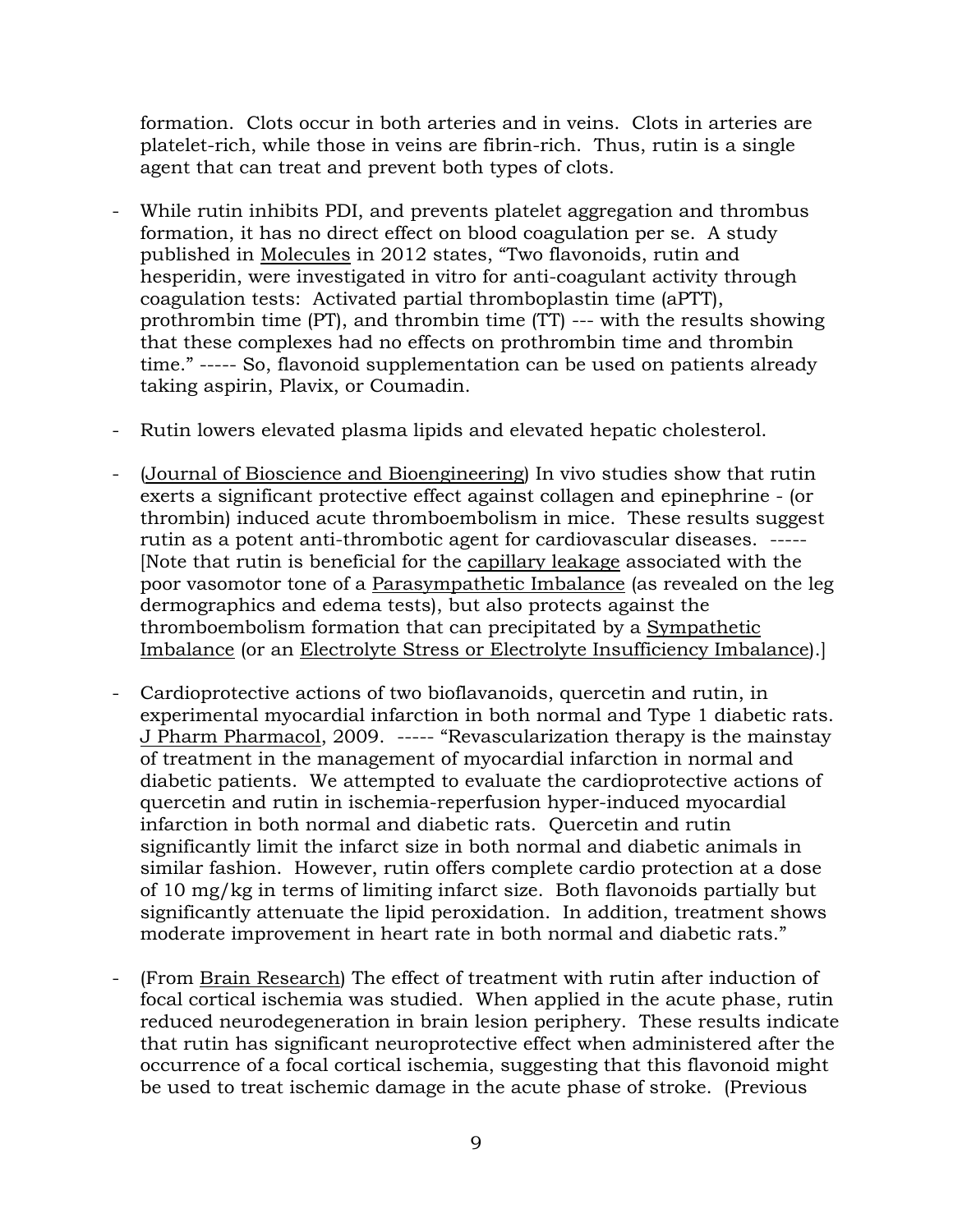studies have shown the efficacy of rutin in pre-treatment models of stroke in stroke prevention.)

- (From the US Department of Agricultural Yearbook of Agriculture from way back in 1947) "In patients suffering from high blood pressure, there is often rupture of weak capillaries, with production of more or less severe hemorrhage. At these times, accidents occur in the retina and cause partial or even complete blindness. Several patients suffering from retinal hemorrhage have been treated with rutin. In 83% of cases, no further rupture of the capillaries occurred. --- Other patients having suffered a stroke were also treated with rutin. In three years, no patient receiving rutin has had a second stroke, although all were suffering from hypertension and in more or less danger of such an accident. --- Rutin restores these conditions to normal, but the affliction may return if rutin is discontinued. Persons who have a natural tendency to increased capillary fragility often relapse some weeks after discontinuing rutin supplementation."